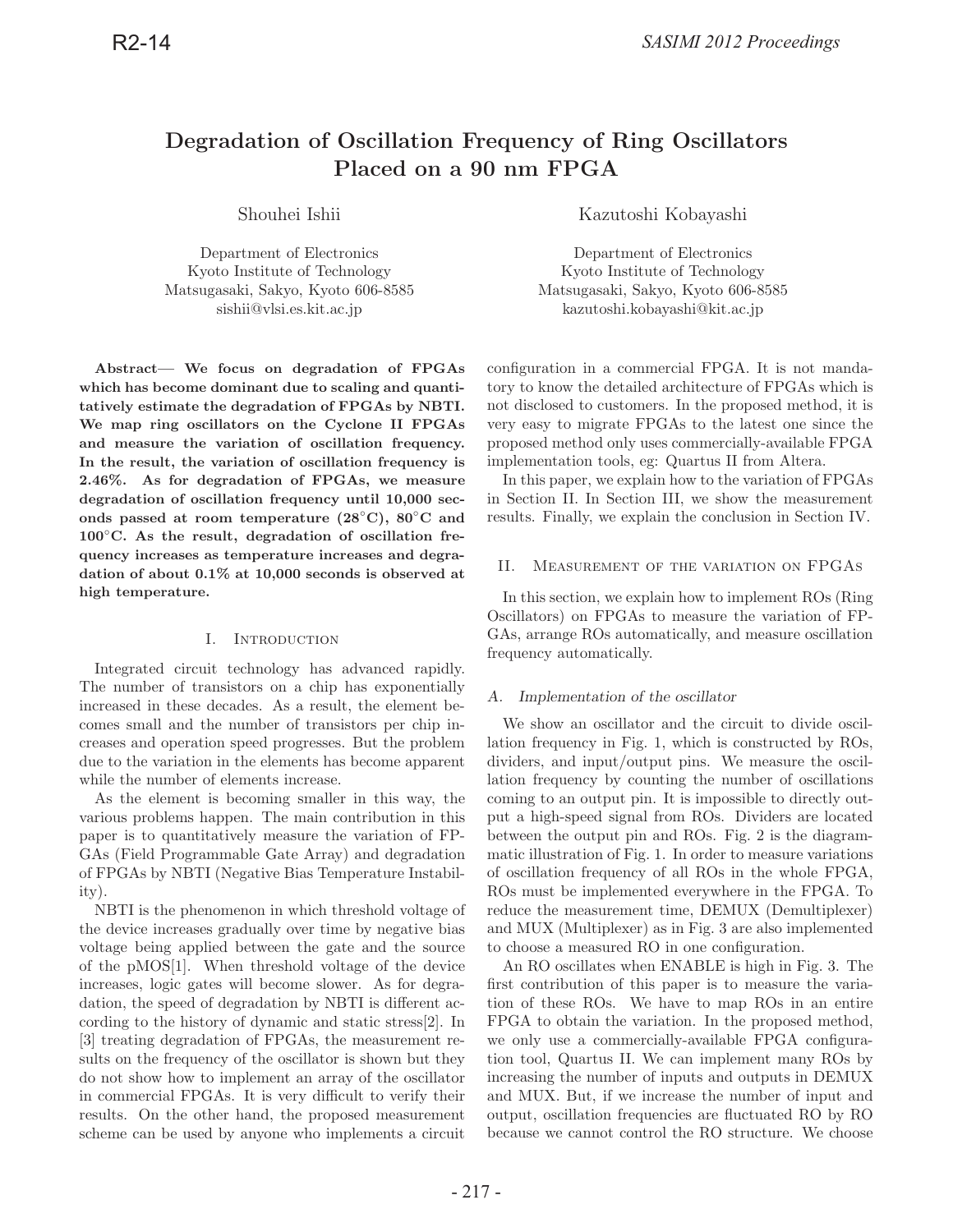

Fig. 1. The structure of the oscillator circuit and the circuit for dividing oscillation frequency



Fig. 2. The diagrammatic illustration of Fig. 1

four ROs in a configuration since only two different structures of ROs are available. Details are shown in Section III.

#### *B. Creation of the program for automatizing places*

In Section II.B and II.C, we explain how to automate places and measurement to measure the variation of FP-GAs.

If we can automatically assign the location of ROs, we can measure the variation of FPGAs in a short time. So we created the program for automatic places to map on FPGAs. As for places of ROs, we use Quartus II from Altera. It is possible to assign ROs in any location by changing the contents of qsf (Quartus II Settings File),



Fig. 3. The circuit added DEMUX, MUX, and ENABLE in Fig. 2



Fig. 4. The circuit diagram to control FPGA by using FT245RL



Fig. 5. The diagrammatic illustration of FPGA, GPIO, and PC

which is generated after we completed places and routes.

We can generate sof (SRAM Object File), which is used to download the circuit structure on FPGAs from the modified qsf and the circuit described in VHDL or Verilog. We can generate these qsf by automatically rewriting the contents in qsf with Perl.

## *C. Creation of the program for automatizing measurement*

We use FT245RL (USB parallel conversion module) to control FPGAs and measure oscillation frequency with counters. The bit widths of dividers is changed to 32 bit to count up to  $2^{32} = 4,294,967,296 \simeq 4.3$  billion oscillations. Actually, oscillation frequency output from ROs is about 3 GHz. When oscillation time is one second, the count value is 3 billion and does not cause the overflow. GPIO pins receive output of the upper 16 bit. The GPIO receives 4 bit at a time by using DEMUX and MUX because of limitation of GPIO pins. We show the circuit diagram to control FPGA by using FT245RL in Fig. 4. As in Fig. 4, the selector (OUTERSEL), ENABLE (OUT-ENABLE), and RESET (CLEAR) are used to receive 4 bit at a time in Fig. 3. CLEAR is used to reset the counters. GPIO pins are connected to input and output ports of FPGAs as in Fig. 5.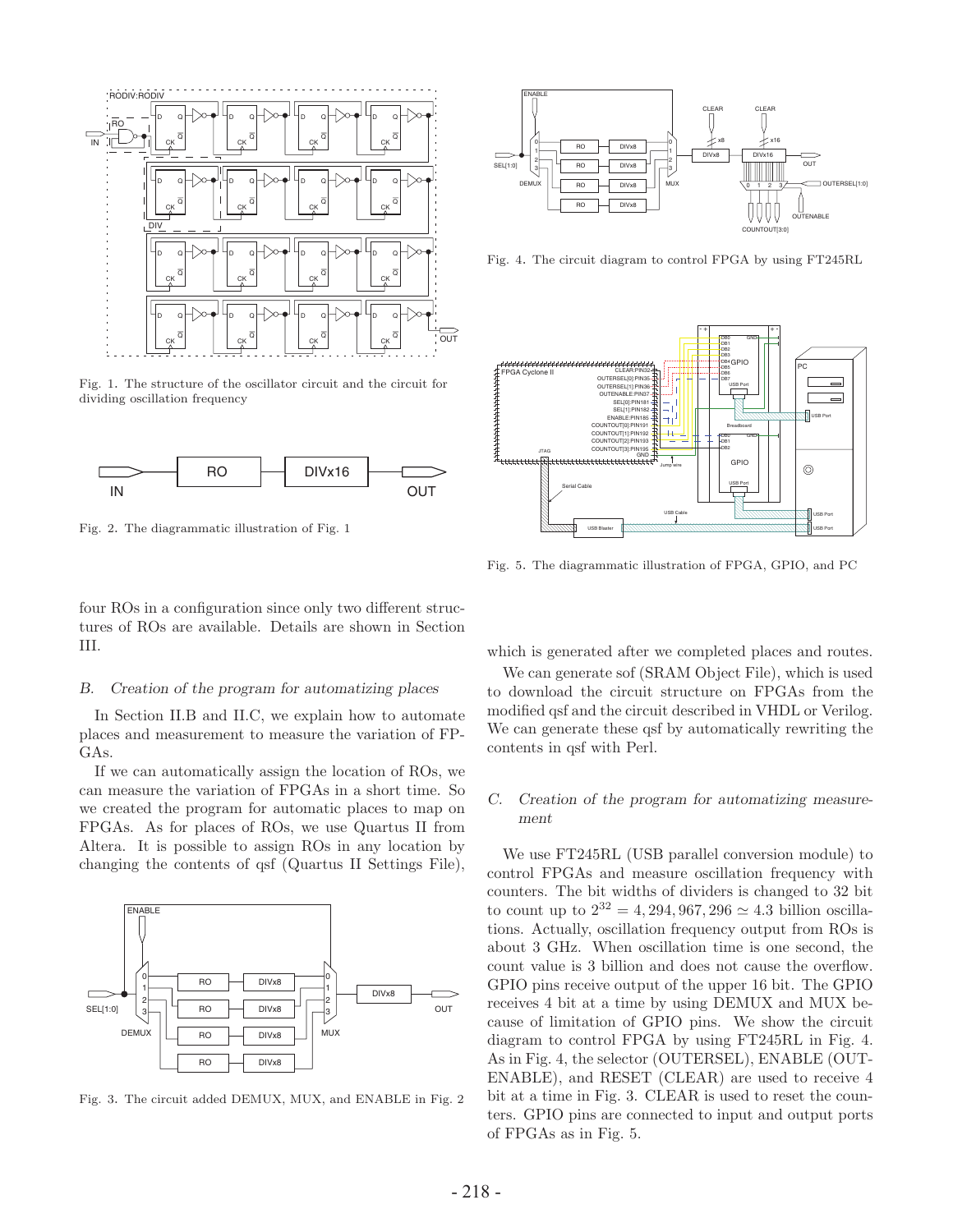

Fig. 6. dataa RO



Fig. 7. datab RO



| Average  | Standard deviations |
|----------|---------------------|
| 2.43 GHz |                     |

### III. Results and consideration

In this section, we discuss results of variations of ROs in an entire FPGA and degradation of ROs placed in a specific region in an FPGA.

#### *A. Measurement results on the variation of FPGAs*

The circuit which we use to measure the variation is Fig. 4. Measurements are repeated for ten times to increase accuracy of measures. It takes 112 minutes to complete the measurement in an FPGA. The variation of oscillation frequency on FPGAs includes these two components. One is the variation of FPGAs itself and the variation by the measurement error. To remove the measurement error, each RO is measured by 10 times.

In addition to that, the structure of ROs are classified to two types as shown in Fig. 6 and Fig. 7. We call the case that ROs is the route of dataa dataa RO and that ROs is the route of datab datab RO. The value of oscillation frequency is  $1.3 \sim 1.8$  GHz in the case of dataa and 2.3  $\sim$ 2.5 GHz in the case of datab. The oscillation frequency of dataa is much more fluctuated than that of datab. We consider that the fluctuations in dataa is mainly caused by some unknown factors besides variations. We compute variations of oscillation frequency from datab ROs. TABLE I shows measurement results of the average oscillation frequency and the variance.

We show the distribution of the measured oscillation frequencies in Fig. 8. The measured frequencies are very close to the normal distribution.



Fig. 8. The normal distribution curve and the number of counts of oscillation frequency in the interval



Fig. 9. The time chart for a cycle

# *B. Measurement results on degradation of FPGAs by NBTI*

We use the ROs with MUXs and DEMUXs in Fig. 4 to measure degradation of FPGAs. When measuring variations, ROs are mapped in an entire FPGA. But the locations of ROs are fixed when measuring degradations. The degradation caused by NBTI is accelerated when the DC stress is applied. It means that some pMOSs are always stressed by negative bias, but other pMOSs are always without stress. The DC stress can be given to ROs to stop oscillation. When measuring the degradations after the DC stress, ROs are oscillated. During oscillation, ROs are exposed in the AC stress in which all pMOSs are alternately stressed and unstressed. During the degradation measurement, we stop oscillation for the DC stress in 100 seconds, and then RO are oscillated for a second. We show the measurement scheme in Fig. 9. Measurement time is about 10,000 seconds at a specific RO location. In order to obtain the degradation tendencies of the ROs, ROs are placed in 28 different locations.

We show the degradations in oscillation frequency at a given location under the condition of room temperature , 80 ◦C, and 100 ◦C in Fig. 10. According to Fig. 10, degradation of about 30 MHz is observed compared with room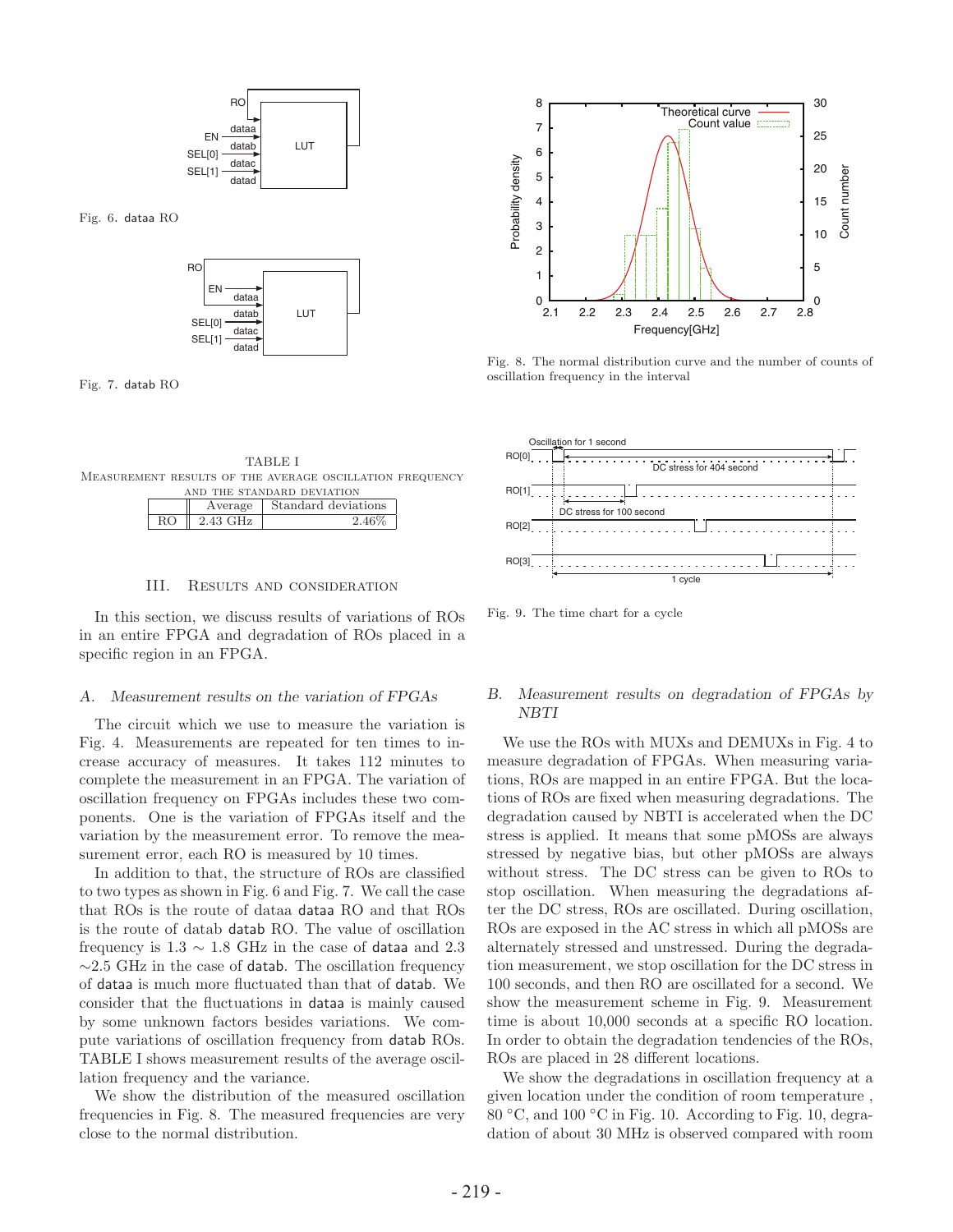

Fig. 10. Changes in oscillation frequency at a given location



During the stress, the threshold voltage is degraded in proportion to the nth power of time  $(t^n)[3]$  as follows.

$$
\Delta V_{\rm th} \propto at^n \tag{1}
$$

 $\Delta V_{\text{th}}$  is also proportional to oscillation frequency (f)[4]. Thus, the measured frequency is degraded in proportion to  $\Delta V_{\text{th}}$ 

$$
f = -f_0 \Delta V \text{th} + f_0 = -f_0 \alpha t^n + f_0 \equiv \alpha t^n + f_0 \qquad (2)
$$

As *n* is bigger, oscillation frequency is easier to degrade. There are results that n is  $1/6 \sim 1/4$  on degradation of oscillation frequency $[1, 5]$ . By transforming  $(2)$  equation and making  $\{f_0 - f\}$   $\{\Delta f\},\$ 

$$
\frac{\Delta f}{f_0} \equiv \frac{f_0 - f}{f_0} = \alpha t^n \tag{3}
$$

We show the graph describing degradation by using  $t$  as the horizontal axis and  $\frac{\Delta f}{f_0}$  as the vertical axis in Fig. 11. According to Eq. (3), the  $\frac{\Delta f}{f_0}$  value becomes bigger as time passes. The increased amount of  $\frac{\Delta f}{f_0}$  is 10 ~ 100 times in the most cases after 10,000 seconds passed.

# *C. Measurement results on degradation of FPGAs by NBTI for longer DC Stress and measurement time*

In the measurement results for 10,000 seconds with the 100-sec. DC stress period as shown in Fig.10, the degradation is not significant. To confirm the degradation in much longer DC stress and measurement time, we increase time for the DC stress from 100 seconds to 1,200 seconds and measurement cycles from 25 cycles to 50 cycles. Thus the total measurement time is 60,000 seconds. The measurement results is shown in Fig. 12 and 13. According to Fig. 13, the  $\frac{\Delta f}{f_0}$  value becomes bigger as time passes



Fig. 11. Changes in  $\frac{\Delta f}{f_0}$  at a given location



Fig. 12. Changes in oscillation frequency of ROs at a randomly selected point

like Fig. 11. From Fig. 13, fluctuations of the measured frequencies become small after 10,000 seconds.

As for progression of degradation, the amount of degradation in Fig. 12 is four times as at 10,000 seconds at 80 ◦C compared to Fig. 10. The reason is that time to stop oscillation and to add DC stress increases to 1,200 seconds. From these results, time of about  $30,000 \sim 40,000$ seconds is required to obtain exact fitting waveforms. By increasing time to add DC stress from 100 seconds to 1,200 seconds, clear degradation can be observed.

The fitted values n in  $t^n$  are shown in Table II. The fitted values of  $n$  are fluctuated because the measured values are fluctuated so much especially just after the measurement was started. Actually, the contribution of  $n$  is small on the measurement in the short period. The fitted lines are not considerably changed by changing n.